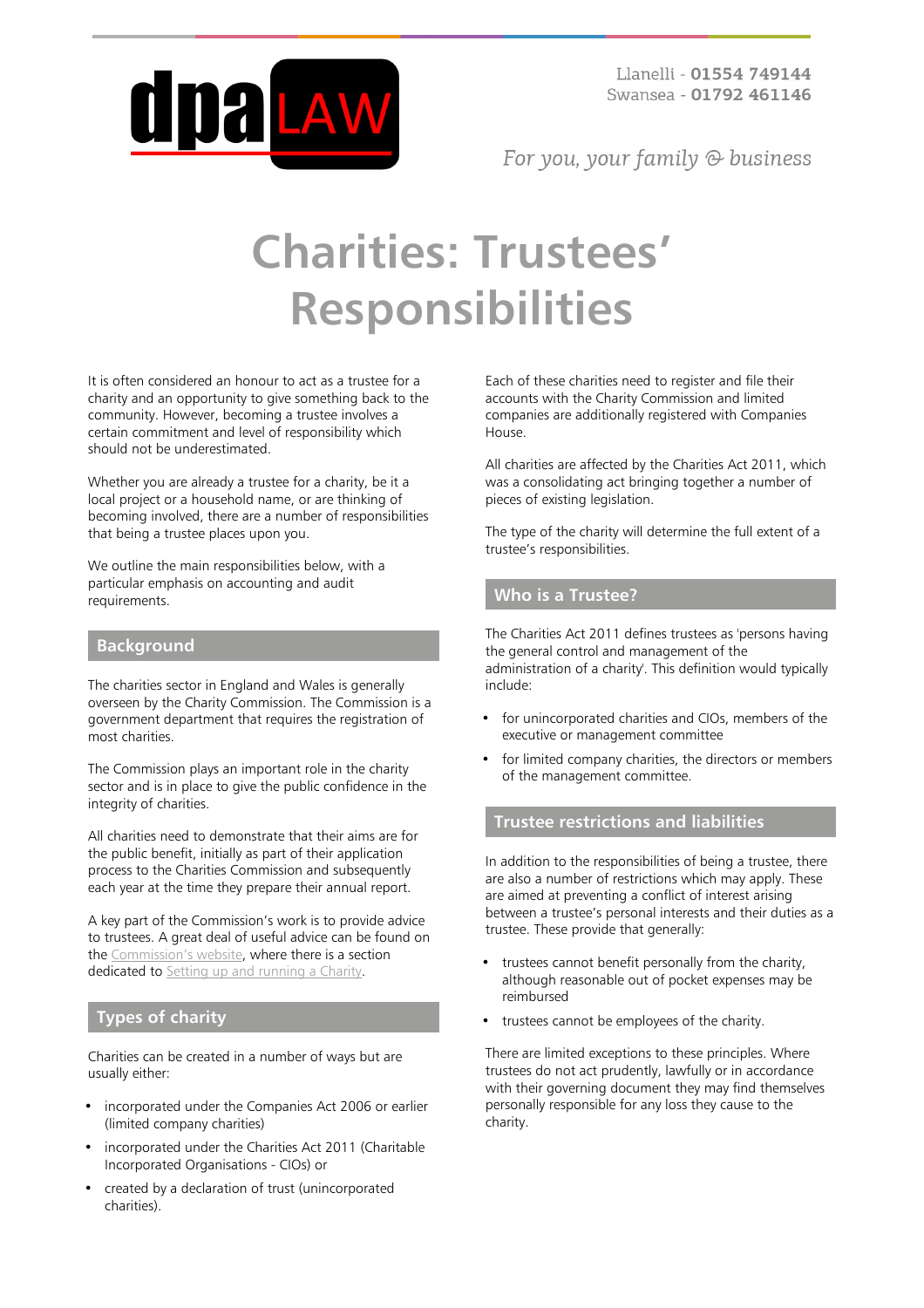## **Trustees' responsibilities**

The CC guidance [CC3a, 'Charity Trustee: What's](https://www.gov.uk/guidance/charity-trustee-whats-involved#how-to-become-a-trustee)

[involved'](https://www.gov.uk/guidance/charity-trustee-whats-involved#how-to-become-a-trustee) explains what it means to be a trustee and how to become one. Trustees have full responsibility for the charity and are required to:

- follow the law and the rules in the charity's governing document
- act responsibly and only in the interests of the charity
- use reasonable care and skill and
- make well-informed decisions, taking advice when they need to.

The Charity Commission publication [CC3, 'The essential](https://www.gov.uk/government/uploads/system/uploads/attachment_data/file/443838/CC3.pdf) [trustee: what you need to know'](https://www.gov.uk/government/uploads/system/uploads/attachment_data/file/443838/CC3.pdf)provides more detailed guidance for both new and existing trustees. The guidance sets out trustees' duties and responsibilities under seven headings:

- ensure you are eligible to be a charity trustee
- ensure your charity is carrying out its purposes for the public benefit
- comply with your charity's governing document and the law
- act in your charity's best interests
- manage your charity's resources responsibly
- act with reasonable care and skill
- ensure your charity is accountable.

In particular, trustees are under a legal duty to make sure that their charity's funds are only applied in the furtherance of its charitable objects. They need to be able to demonstrate that this is the case, so they should keep records which are capable of doing this.

#### **Fundraising**

The Fundraising Regulator was established in 2015 to strengthen the system of charity regulation and restore public trust in fundraising. Trustees should be aware of the requirements of the [Code of Fundraising Practice,](https://www.fundraisingregulator.org.uk/code-of-fundraising-practice/code-of-fundraising-practice/) which are many and various.

#### **Accounting requirements**

There are particular requirements for most charities to:

- keep full and accurate accounting records (and funds requirements are of particular importance here)
- prepare charity accounts and an annual report
- to ensure an audit or independent examination is carried out
- to submit an annual return, annual report and accounts to the Charity Commission (and, for limited company charities, to Companies House).

The extent to which these requirements have to be met generally depends upon the type of charity and how much income is generated.

#### **Funds requirements**

An important aspect of accounting for charities is the understanding of the different 'funds' that a charity can have. The effective management and control of fundraising is an important trustee responsibility.

Essentially funds represent the income of the charity and there may be restrictions on how certain types of funds raised can be used. For example, a donation may be received only on the understanding that it is to be used for a specified purpose.

It is then the trustees' responsibility to ensure that such 'restricted' funds are used only as intended.

#### **The annual report**

The annual report is often a fairly comprehensive document, as legislation sets out the minimum amount of information that has to be included. The report generally includes:

- a trustees' report (which can double as a directors' report and a strategic report, if required for charitable companies)
- a statement of financial activities for the year
- an income and expenditure account for the year (for some charitable companies)
- a balance sheet
- a statement of cashflows
- notes to the accounts (including accounting policies).

#### **Audit requirements**

Whether or not a charity requires an audit will depend mainly upon how much income is received or generated and their year end. The income limit varies according to the type of charity as follows:

- all charities where income exceeds £1,000,000 in a financial year require an audit
- charities (both incorporated and unincorporated) require an independent examination where their income falls between £25,000 and £1,000,000 in their financial year
- where income is over £250,000 the independent examiner must be suitably qualified.

There are other criteria to consider, particularly regarding total assets, and we would be pleased to discuss these in more detail with you.

#### **Reporting requirements**

There is a comprehensive framework in place that determines how a charity's accounts should be prepared.

Unincorporated charities with income below £250,000 may prepare receipts and payments accounts.

All other charities must prepare accounts that show a 'true and fair' view. To achieve this the accounts generally need to follow the requirements of the Charities Statement of Recommended Practice (SORP).